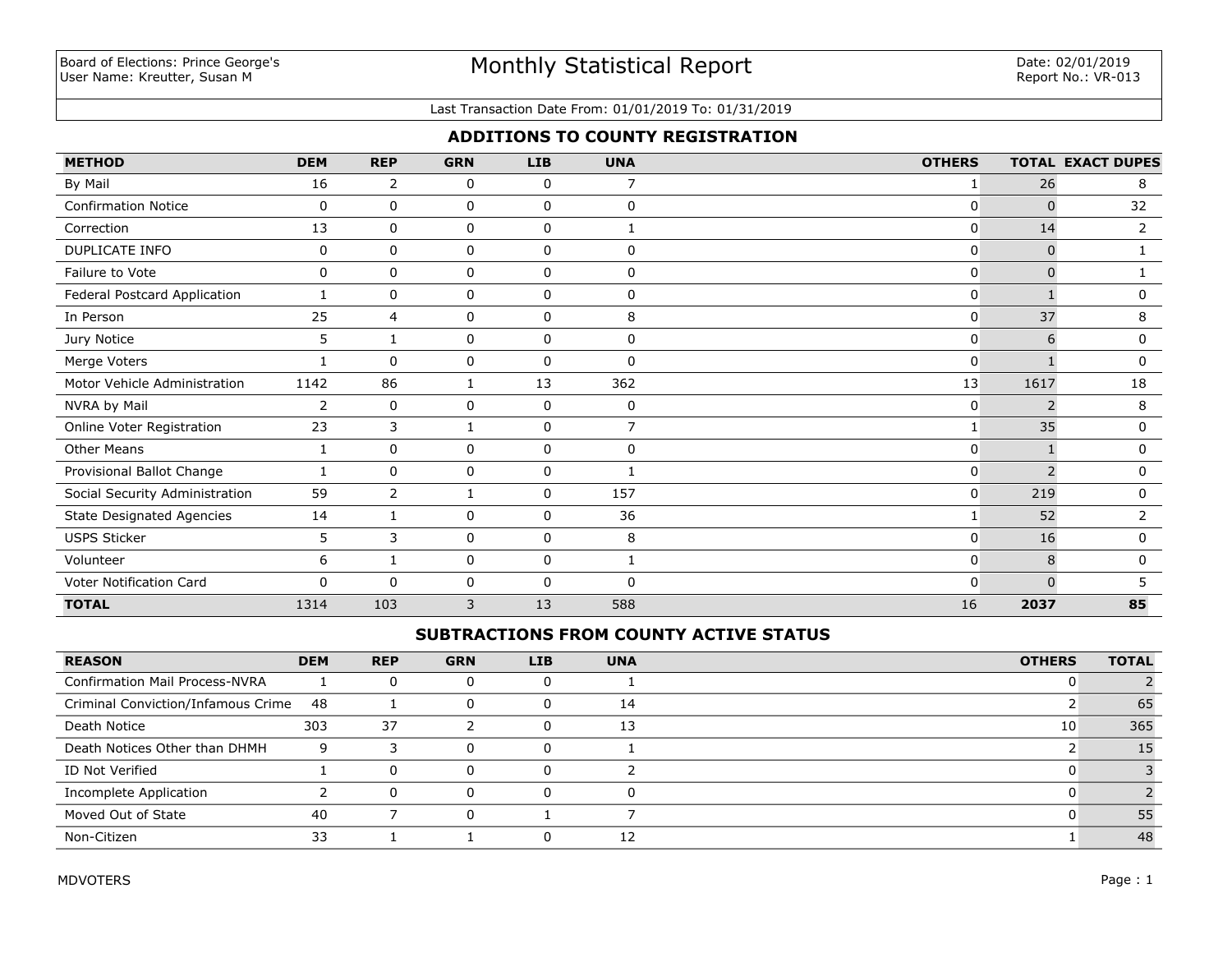Monthly Statistical Report Last Transaction Date From: 01/01/2019 To: 01/31/2019 Board of Elections: Prince George's User Name: Kreutter, Susan M Date: 02/01/2019 Report No.: VR-013 PCC-Potential Criminal Conviction  $\begin{array}{ccccccc} & & & 1 & & 0 & & 0 & & 0 & & 0 & & 1 \end{array}$ Voter Request 1 0 0 0 1 0 2 **TOTAL** 1123 142 3 4 229 24 **1525** County Transfer Out  $-683$   $-92$  0  $-3$   $-178$  -178 -7  $-963$ Duplicate/Merged 1 1 0 0 0 0 2 4

## **AFFILIATION CHANGES**

| <b>CHANGE</b> | <b>DEM</b> | <b>REP</b>  | <b>GRN</b> | <b>LIB</b> | <b>UNA</b> | <b>OTHERS</b> | <b>TOTAL</b> |
|---------------|------------|-------------|------------|------------|------------|---------------|--------------|
| From          | 300        | 82          |            |            | 118        | 21            | 533          |
| To            | 145        | - -<br>ັບ ⊥ |            |            | 313        | ᅩ             | 533          |
| <b>TOTAL</b>  | $-155$     | $-31$       | --         |            | 195        | $-0$          | 0            |

### **CURRENT ACTIVE REGISTRATION**

| <b>ACTIVITY</b>              | <b>DEM</b> | <b>REP</b> | <b>GRN</b> | <b>LIB</b> | <b>UNA</b> | <b>OTHERS</b> | <b>TOTAL</b>   |
|------------------------------|------------|------------|------------|------------|------------|---------------|----------------|
| <b>BEGINNING OF REPORT</b>   | 463805     | 40743      | 1070       | 1724       | 70793      | 11280         | 589415         |
| ADDITIONS $(+)$              | 1314       | 103        |            | 13         | 588        | 16            | 2037           |
| REINSTATED (+)               | 72         | 0          |            | 0          | 18         |               | 90             |
| CANCELLED (-)                | $-427$     | $-47$      | -3         | $-1$       | $-47$      | $-15$         | $-540$         |
| COUNTY TRANSFER OUT (-)      | $-683$     | $-92$      |            | -3         | $-178$     | $-7$          | $-963$         |
| AFFILIATION CHANGES (+ OR -) | $-155$     | $-31$      | -5         |            | 195        | -6            | $\overline{0}$ |
| * INACTIVATED (-)            | $-10$      | -3         |            | 0          | -2         | $-2$          | $-17$          |
| $*$ REACTIVATED $(+)$        | 38         |            |            | 0          | 11         |               | 51             |
| <b>END OF REPORT TOTALS</b>  | 463954     | 40675      | 1065       | 1735       | 71378      | 11266         | 590073         |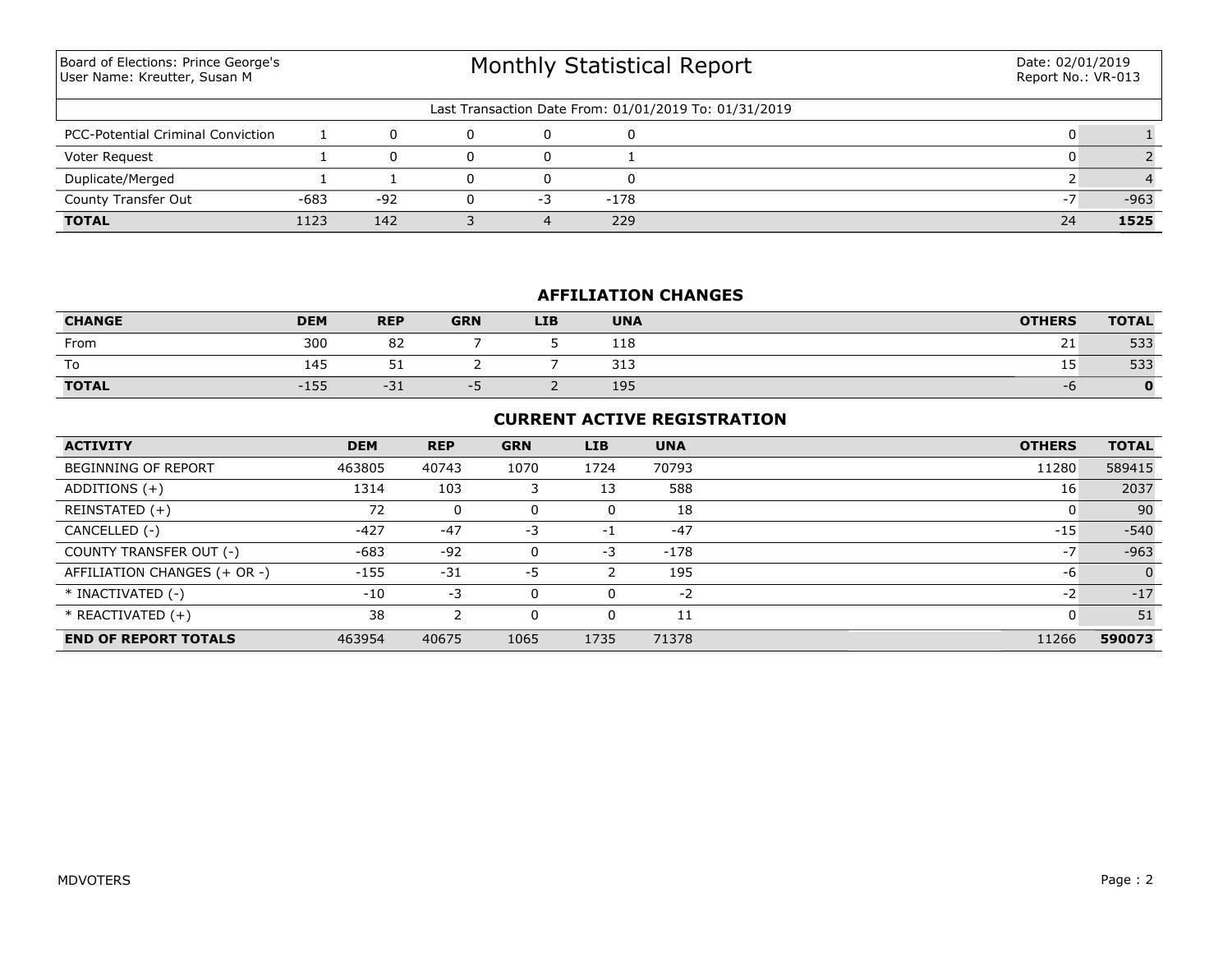#### Last Transaction Date From: 01/01/2019 To: 01/31/2019

### **INACTIVE REGISTRATION**

### **SUBTRACTIONS FROM COUNTY INACTIVE STATUS**

| <b>REASON</b>                    | <b>DEM</b>   | <b>REP</b> | <b>GRN</b> | <b>LIB</b> | <b>UNA</b>     | <b>OTHERS</b> | <b>TOTAL</b> |
|----------------------------------|--------------|------------|------------|------------|----------------|---------------|--------------|
| By Mail                          |              | 0          | 0          | 0          | 0              | 0             |              |
| <b>Confirmation Notice</b>       | 4            | 0          | 0          | 0          |                | 0             | 5            |
| Correction                       | $\mathbf{2}$ |            | 0          | 0          | 0              | 0             | 3            |
| Death Notice                     | 15           | 2          | 0          | 0          | $\overline{2}$ | 0             | 19           |
| Failure to Vote                  | 15590        | 1501       | 35         | 48         | 2588           | 638           | 20400        |
| In Person                        |              | 0          | 0          | 0          | 0              | 0             |              |
| Motor Vehicle Administration     | 25           | 3          | 0          | 0          | 5              | 0             | 33           |
| Moved Out of State               | 44           | 9          | 0          |            | 7              |               | 62           |
| Non-Citizen                      | $\Omega$     | 0          | 0          | 0          | 1              | 0             |              |
| Online Voter Registration        |              | 0          | 0          | 0          |                | 0             | 2            |
| <b>State Designated Agencies</b> | 4            | 0          | 0          | 0          | 2              | 0             | 6            |
| Duplicate/Merged                 |              | 0          | 0          | 0          | 0              | 0             |              |
| County Transfer Out              | $-24$        | $-5$       | 0          | $-2$       | $-8$           | $\mathbf{0}$  | $-39$        |
| <b>TOTAL</b>                     | 15712        | 1521       | 35         | 51         | 2615           | 639           | 20573        |

## **CURRENT INACTIVE REGISTRATION**

| <b>ACTIVITY</b>              | <b>DEM</b> | <b>REP</b> | <b>GRN</b> | <b>LIB</b> | <b>UNA</b>   | <b>OTHERS</b> | <b>TOTAL</b> |
|------------------------------|------------|------------|------------|------------|--------------|---------------|--------------|
| BEGINNING OF REPORT          | 29910      | 3288       | 85         | 167        | 6147         | 922           | 40519        |
| $*$ INACTIVATED $(+)$        | 10         |            |            |            |              |               | 17           |
| *REACTIVATED (-)             | $-38$      | -4         |            |            | -9           |               | $-51$        |
| COUNTY TRANSFER OUT (-)      | $-24$      | -5         |            | $-2$       | -8           |               | $-39$        |
| AFFILIATION CHANGES (+ OR -) | -1         | $\Omega$   |            | 0          |              |               | $\Omega$     |
| CANCELLED FROM INACTIVE (-)  | -15650     | -1512      | $-35$      | $-49$      | $-2598$      | $-639$        | $-20483$     |
| PENDING FROM INACTIVE (-)    | 0          | $\Omega$   |            |            | <sup>0</sup> |               |              |
| <b>TOTAL INACTIVE</b>        | 14207      | 1770       | 50         | 116        | 3535         | 285           | 19963        |

## **ACTIVE AND INACTIVE REGISTRATION TOTAL REGISTRATION RECORDS**

| <b>ACTIVITY</b><br>the company's company's company's company's company's company's | <b>DEM</b> | <b>REP</b> | <b>GRN</b> | <b>LIB</b> | <b>UNA</b> | <b>OTHERS</b> | <b>TOTAL</b> |
|------------------------------------------------------------------------------------|------------|------------|------------|------------|------------|---------------|--------------|
|                                                                                    |            |            |            |            |            |               |              |